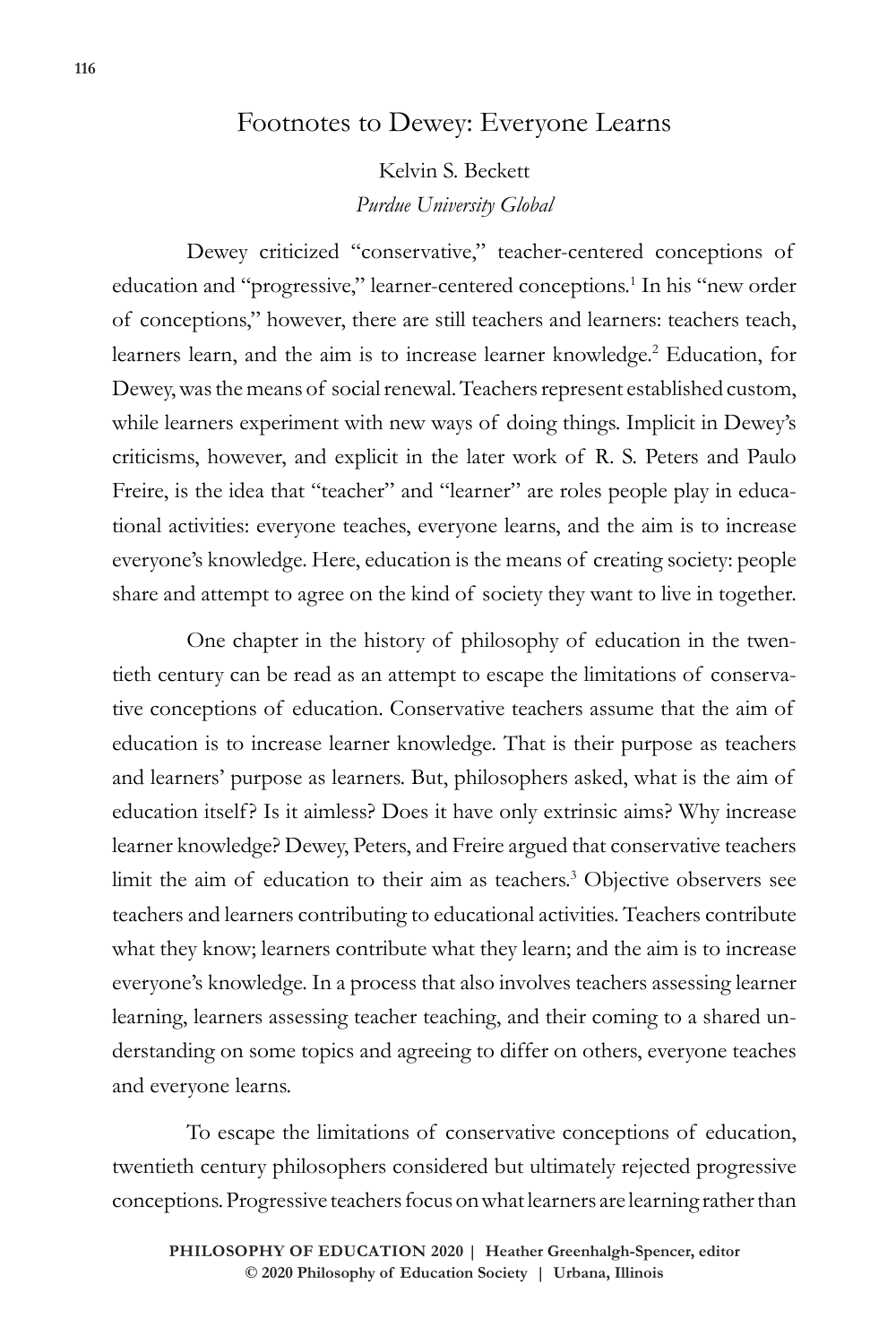what they (teachers) are teaching and on procedural rather than propositional knowledge. The aim is to increase learners' ability to learn. But, philosophers realized, progressive teachers still see "us" and "them" (teachers and learners) and they still assume that the aim of education is to increase "their" knowledge. Objective observers see participants contributing to educational activities. Teachers contribute learning strategies known to be generally effective; learners contribute strategies that prove to be effective for them with the task at hand; and the aim is to increase the group's ability to learn. In a process that also involves learners assessing teacher strategies, teachers assessing learner strategies, and their agreeing to make use of some but not others, everyone teaches and everyone learns.

In Dewey's new order of conceptions, an original analysis of the concept of education begins to emerge. Education is seen from the perspective of an objective observer. Teachers and learners are participants in educational activities in which everyone teaches, everyone learns, and the aim is to increase everyone's knowledge. The classroom is seen as a kind of laboratory where researchers test hypotheses, or as a caucus room where party members decide who will represent them. It is a space where, as Joseph Betz puts it, "the shared, cooperative, open spirit of both science and democracy" thrives.4 The primary role of the teacher is to transmit established knowledge (and preserve society). The primary role of the learner is to discover new knowledge (and improve society). Working together, they aim to create a body of foundational knowledge for a new society, a society that they can share.

## DEWEY, PETERS, FREIRE

Dewey's new conceptions are also found in the work of R. S. Peters and Paulo Freire. All three philosophers emphasized an aspect of education they felt teachers were neglecting—learner experience (Dewey), learner understanding (Peters), learner belief (Freire)—and they argued that educational activities had to be reconceived to make room for it. What they didn't do was pause and reflect on the new conceptions themselves, and as a result they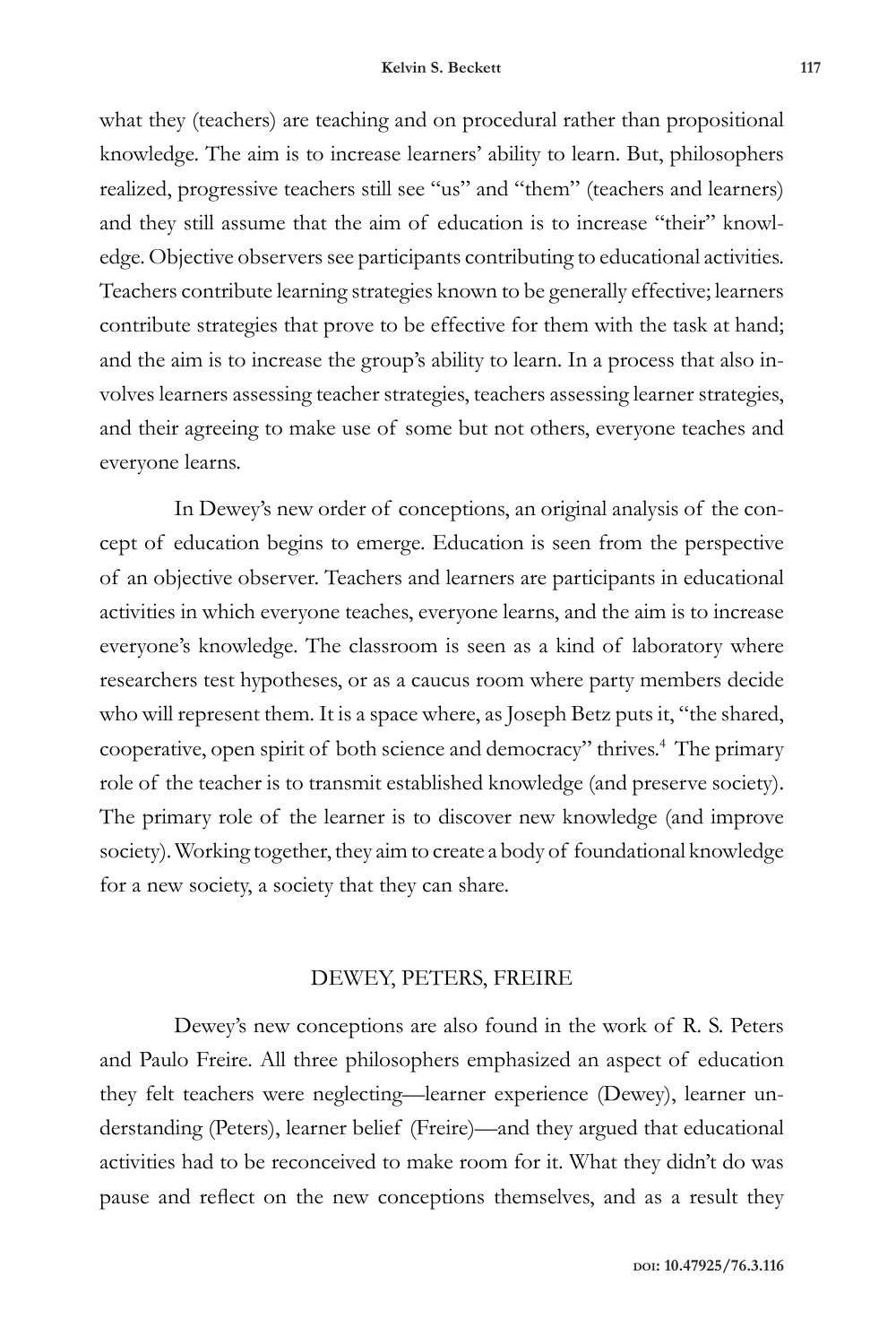didn't fully appreciate the significance of one of them. For Dewey, Peters, and Freire, teachers still teach, learners still learn, and their aim is still to increase learner knowledge. Evidence of success, however, now comes from increased teacher knowledge. Dewey taught us that students experience teacher teaching based on their previous experience; and because that experience is uniquely theirs what they learn is new to teachers. Education, Dewey said, is "that reconstruction or reorganization of experience which adds to the meaning of experience, and which increases ability to direct the course of subsequent experience."<sup>5</sup> One implication of this conception is that if students can only repeat what teachers teach, and as a result teachers only learn that students can repeat it, because the teaching has not engaged students' previous experience, it has been, for Dewey, only minimally educational. It has, as he said, produced only "'sharps' in learning."6

For Peters, the old conceptions emphasize teaching facts and skills. He argued that the emphasis should be on teaching for understanding and cognitive perspective. Evidence of successful teaching comes when learners can apply what they learn in new contexts. Given that understanding involves aligning new knowledge with existing knowledge, which is unique to students, and adapting the new knowledge to fit contexts which are different from the contexts in which it was learned, the result will be new to teachers. Students develop their own understanding and join teachers in what Peters called "the shared experience of exploring a common world."7 Students who can only repeat what teachers teach, even those who can repeat the rationale given for teaching it, know what teachers taught but do not, according to Peters, understand it. There is no indication that the teaching has engaged students' existing knowledge or that it has been adapted to fit the new contexts.

For Freire, the old conceptions emphasize teaching "ignorance" and submission.<sup>8</sup> He argued the emphasis should be on teaching for belief and action. Evidence of successful teaching comes when learners take what they learn in a "theoretical context" (the circulo de cultura) and apply it to life in a "concrete context" (their "slum reality").<sup>9</sup> Given that belief is achieved only after objectifying, interrogating, and overcoming perceived ignorance, and that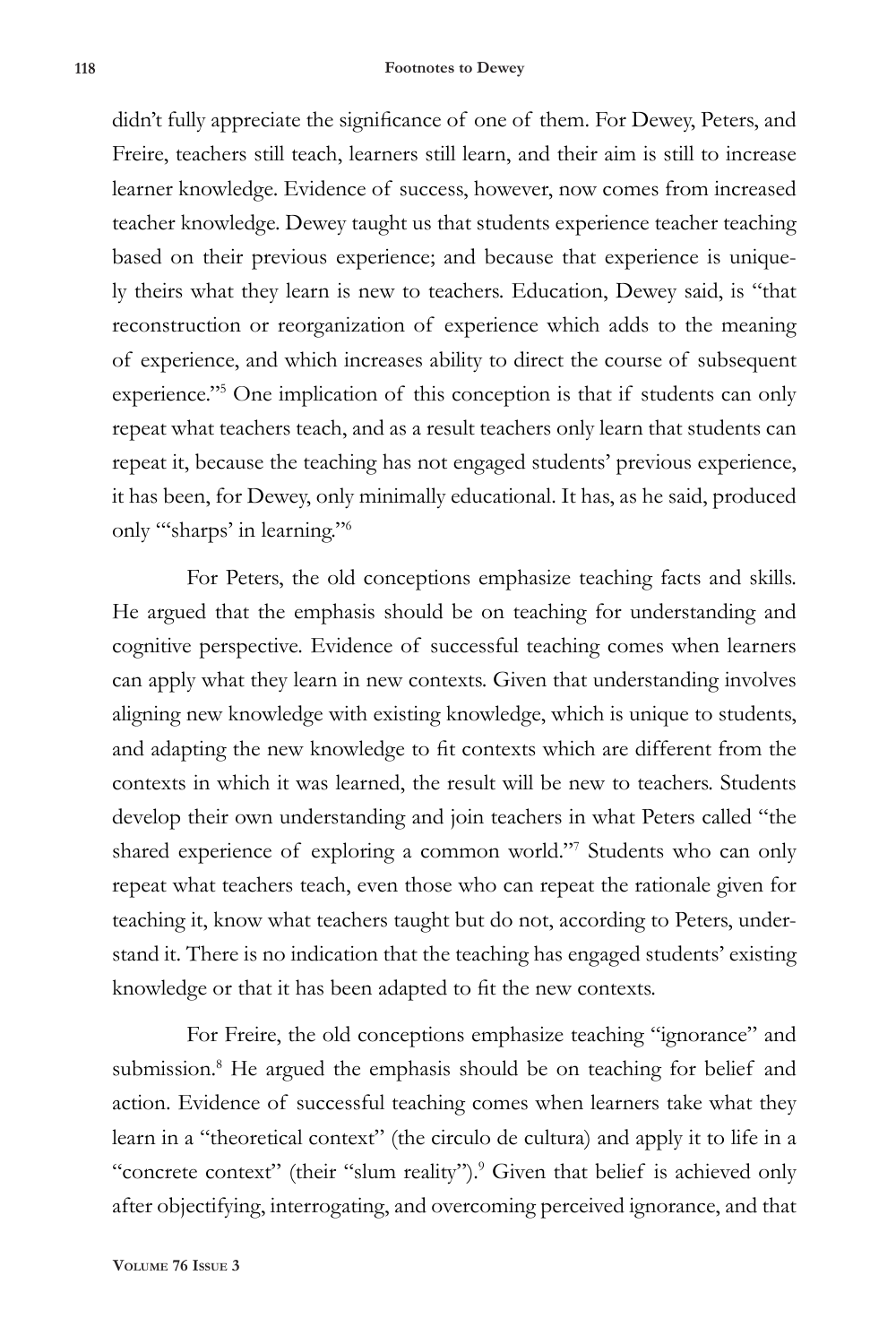it is applied in contexts which learners know better than teachers, the result will be new to teachers. "Teacher–student" and "students–teachers" are, as Freire says, critical co-investigators "jointly responsible for a process in which all grow."10 Students who only repeat what teachers say and resume their lives unchanged, far from having overcome their ignorance, show signs of having it strengthened, seeing teachers not as potential liberators (as ignorant as they are) but as new, all-knowing oppressors. There is no evidence that students are prepared to share responsibility for their own (let alone the teachers') education.

Dewey, Peters and Freire leave us with work to do. Each merely sketched, and as a result failed to fully appreciate the significance of expanding the aim of education to increasing everyone's knowledge. Dewey mentions the "privilege" of teacher learning, but it appears to be a side-effect not an aim of education; while in historical accounts of the University Elementary School in Chicago we hear the voices of teachers but not those of teacher-learners.<sup>11</sup> It's as if teachers were not members of the society being renewed, and that the direction renewal takes was not as new to them as it is to students. For Peters, teacher learning is a consequence of educational activity. Learners teach teachers but only after being initiated into "forms of thought and awareness" and mastering their "standards of appraisal."<sup>12</sup> But initiation is a process in which everyone learns. While students master the standards by applying them in new contexts, teachers are learning more about the contexts in which the standards can and cannot be applied. Students are, in effect, testing the standards' generalizability. For Freire, teacher learning is preparation for educational activity. Teachers begin literacy campaigns by researching students' "linguistic universe," looking for trisyllabic "generative words" such as FAVELA (slum).<sup>13</sup> The words then become the subjects of dialogue in the culture circles. But teachers' understanding of the words are not the same as students'; and the aim of dialogue between teachers-students and student-teacher is, presumably, the creation of a shared linguistic universe, something which will be as new to teachers as it is to students.

Dewey's, Peters' and Freire's unique contributions to our understanding of education are well known and continue to be discussed, analyzed, and criticized.14 Less well known, because they didn't emphasize it, is their shared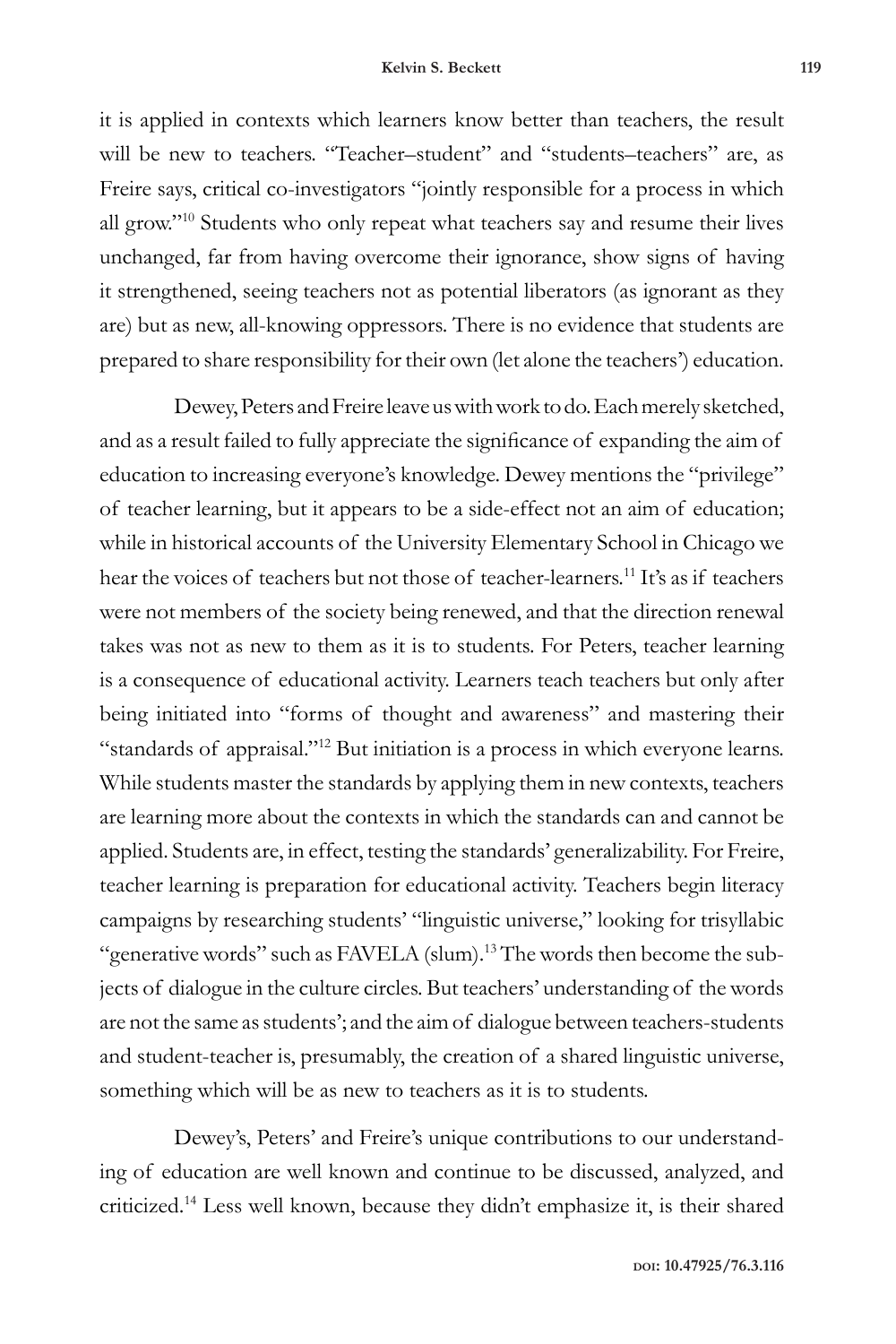understanding of the aim of education. This understanding—the context in which they saw an important aspect of education being neglected and which justified placing greater emphasis on it—needs further consideration. Given that teacher learning is a necessity not a privilege; that learner initiation does not just apply but tests teacher knowledge; and that dialogue challenges teachers' as well as learners' linguistic universe; is it not time to remove the limitations Dewey, Peters and Freire left us and consider the possibility that the aim of education is to increase everyone's knowledge?

## DEWEY'S NEW ORDER OF CONCEPTIONS REVISITED

In conservative conceptions of education, teacher learning is an aspect, but not an aim of education. Teachers need to know if students are learning what is being taught. They continually assess student learning. But what students learn is always new to teachers. Even when they can only repeat what teachers say, that this group of students can repeat it now is new to teachers. Is teacher learning limited in scope? Yes and no. It's true that the teachers only concern is that students learn what is taught, but given that learning never aligns exactly with teaching, and that what students learn might be almost anything, teacher learning is unlimited. Is teacher learning as important as learner learning? Possible but unlikely: it depends on what learners learn. In most cases, learner learning either aligns with teacher teaching or it's wrong. Teachers may remember insights students had which caused them to reconsider what they thought they knew, but these are special memories because they recall events that don't happen very often.

In progressive conceptions of education, teacher learning is an outcome (but not an aim) of education. Teachers teach learning strategies by presenting students with problems to solve. Students "learn by doing," that is, by trial and error. Teachers help if students need help, if for example they become blocked or their interest flags.15 Do progressive conceptions expand the scope of teacher learning? Yes. The strategies students finally settle on will be at least in some respects new to teachers. Is teacher learning as important as learner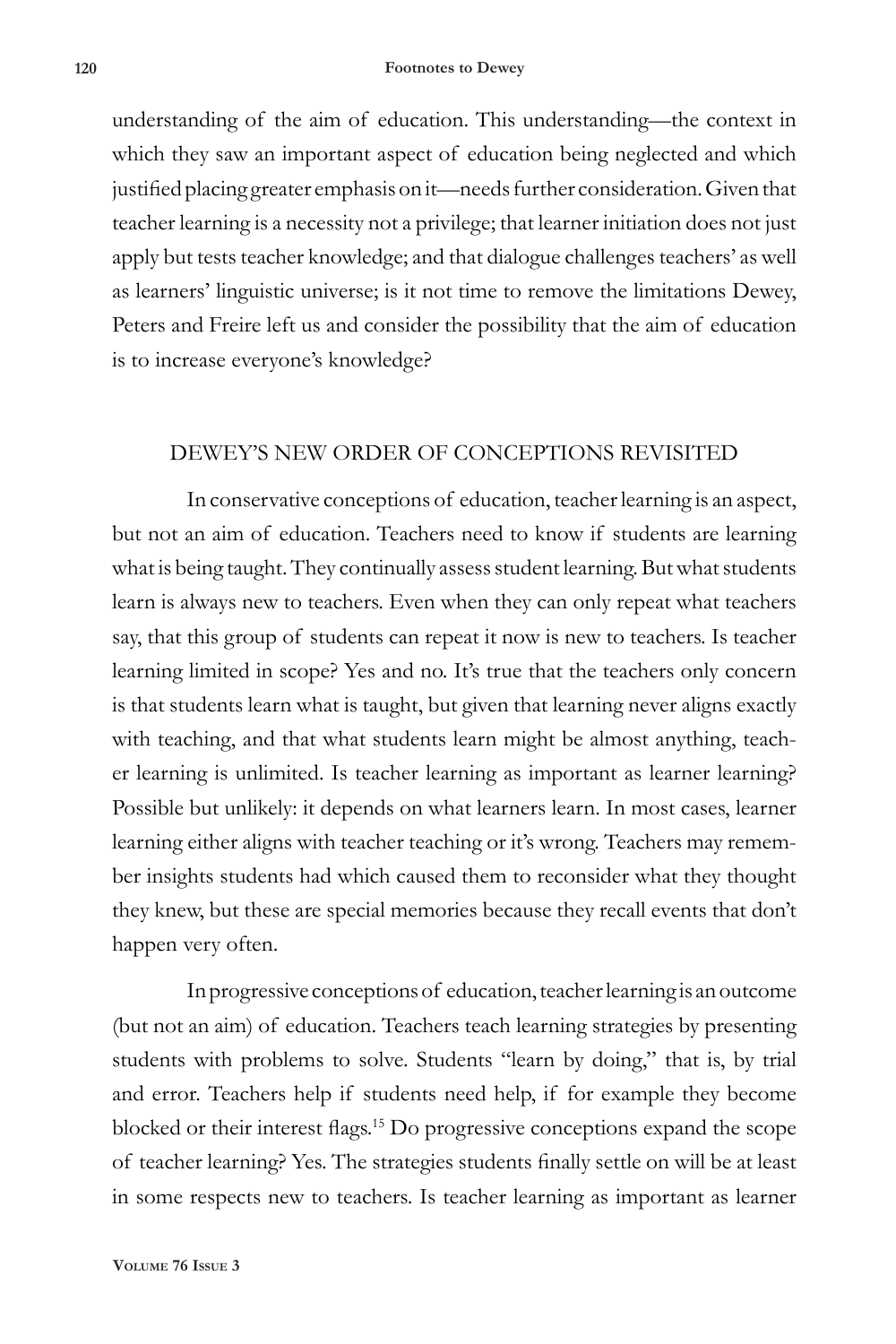learning? Possibly. It depends on the problem. If there is no proven solution to a problem, the strategies students come up with could well be as effective as any strategies tried before. If, on the other hand, the problem has only one possible solution, and the students did not find it, then the most teachers can learn is that students have found a new way of going wrong.

In Dewey's new order of conceptions, as understood here, teacher learning and learner learning are equally important. When "teacher" and "learner" are conceived as roles everyone plays, and the aim is to increase everyone's knowledge, it is just as important that teachers learn from students (and on their own) as students learn from teachers. Learners are no longer limited to teaching what they know about teacher-assigned topics or what they learn trying to solve teacher-assigned problems. Their interests as learners are just as important as teachers' interests as teachers. Given learners' unique perspectives on topics and problems they helped define and challenged to make original contributions to the group's knowledge, which is all teachers can do, learners become partners with teachers and may contribute as much as or more than they do to the success of their activities.

# DEWEY'S NEW MODES OF PRACTICE REVISITED

Participants in educational activities are people, people with different backgrounds and different life experiences. The knowledge they possess is uniquely theirs. Participants can and should teach each other. They have something unique to contribute, something which, as participants, they should contribute; and they can and should learn from each other, if needed, by helping others understand what their unique contribution can be. The aim of educational activities is to increase everyone's knowledge, without limitation. Participants challenge each other to clarify what they know and don't know; teach and learn from each other; learn and teach additional knowledge; and agree on what is and what is not objectively known. It is a process in which limitations are identified in order to be overcome.

The experience of participants is limited and fragmentary, but it is the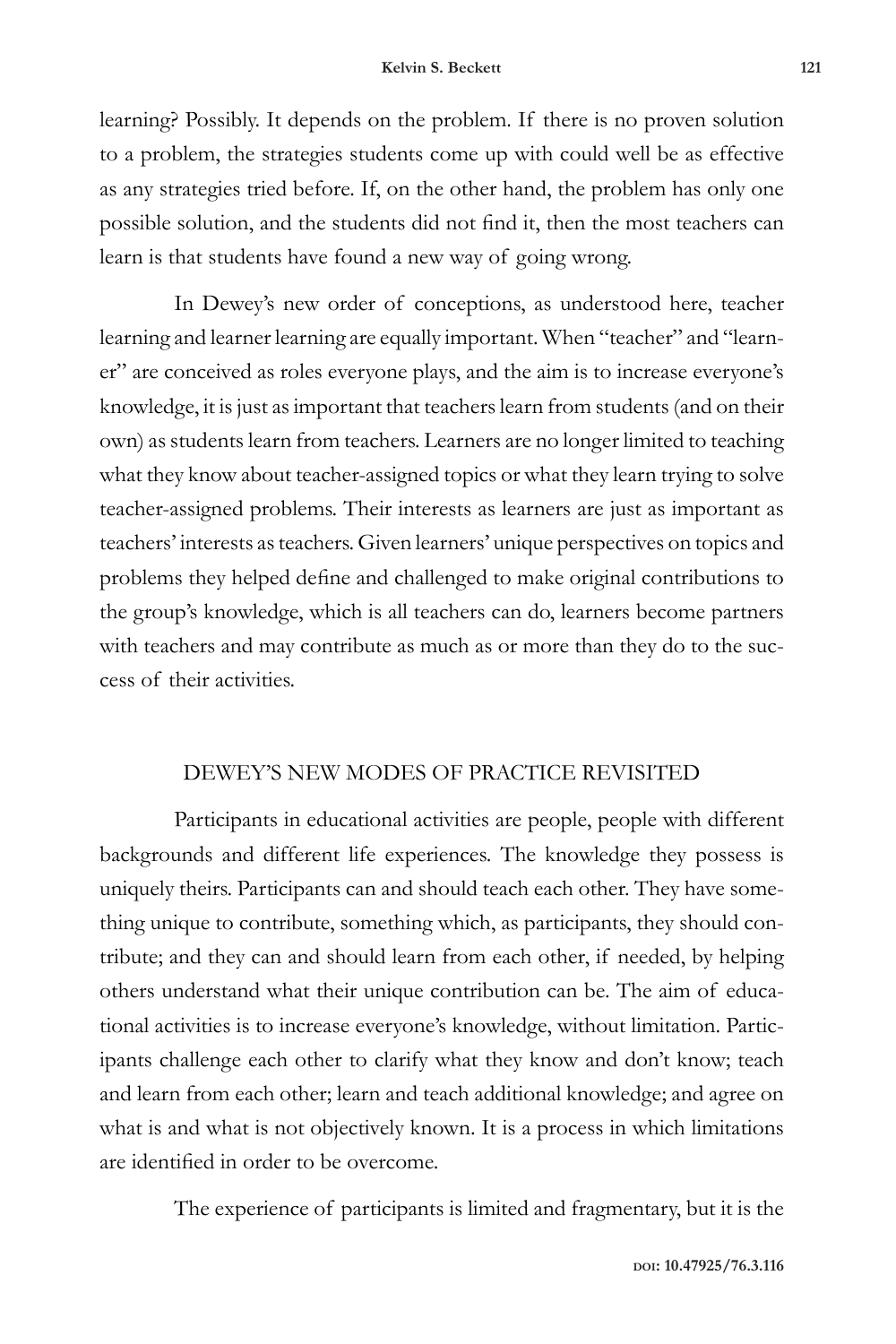only foundation they have for understanding the topics being studied. What's true for them is what's true to their experience; everything else they assume (at least at first) to be false. The challenge participants face is that learning something new involves unlearning the assumption that, because it's new, it must be false. The challenge teachers face is that, having learned in the past from experts and now (being experts themselves) on their own, in the new modes of practice they must learn from students, that is, from amateurs. Freire taught us that "learning" and "unlearning" are different descriptions of the same process, and he demonstrated in his practice (and suggested in his writing) that this lesson can be applied equally well to the learner *and* the teacher's unlearning. The topic discussed in the culture circles was students' slum reality. Students contributed personal experience. Literacy teachers contributed an understanding of the language students used to describe their experience. Neither knew what the other knew. Both were experts and both were amateurs. Teachers (we can assume) had as much to unlearn about students' lived reality as students had to unlearn about the language they used to describe it; and unlearning must have been as challenging for teachers as we hear it was for students.<sup>16</sup>

In the new modes of practice, teachers, as learners, welcome instruction from learners but as teachers they resist being corrected. Learner teaching either contradicts what they know or, when complementing it, contradicts their assumption that nothing more can be known. Teachers challenge learner teaching. They might reject it on the spot (because they are teachers) and explain why. Or they might reserve judgment and require students to provide supporting evidence. As learners, however, teachers welcome instruction. They may accept it as is and ("showing their work") explain why, or ask students to clarify it, proceeding from the assumption that it is true to them and (given how little experts might know) that it is likely true in fact. The learning environment is complex: negative and critical at one moment, positive and creative the next. Teachers learn from learner teaching and learn how to help learners with their teaching.

In the new modes of instruction, teachers do not just learn, they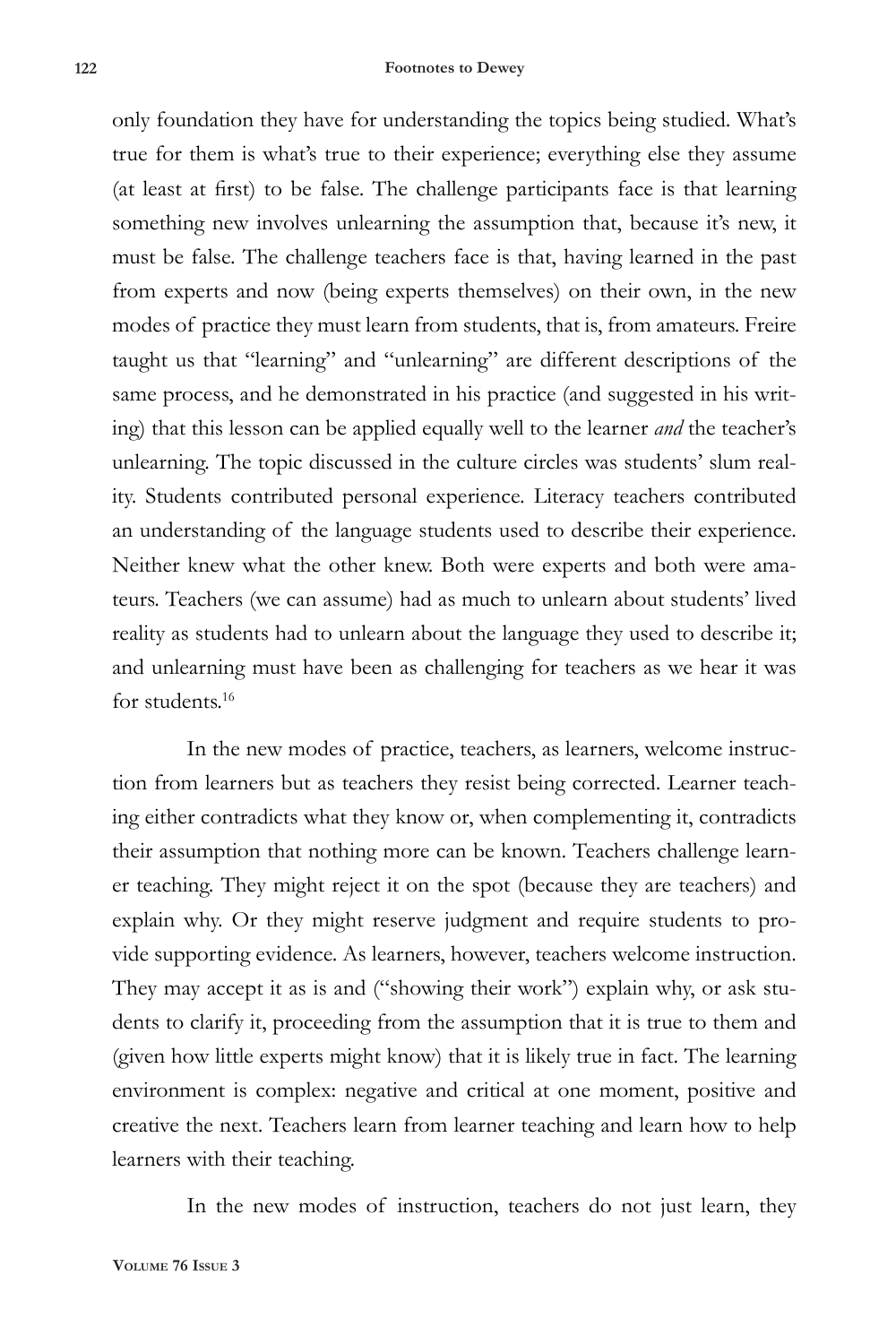model learning. Students must learn how a "stranger"—someone without their personal experience—can help them increase knowledge which is based on their personal experience. Teachers help just by learning, and they help even more by learning self-consciously, that is, by calling attention not just to what they are learning but how they are learning it, thus giving students the opportunity to reflect on their own learning. Teachers might describe the connections between what they are learning from students and what they learned from teachers when they were in school, demonstrating how teaching which seemed strange at first and had little impact became more familiar the more they thought about it and ultimately upended their previous assumptions. Similarly, learners do not just teach, they model teaching. For the new modes of practice to be effective, teachers must teach in new ways, not just as experts teaching established knowledge but as amateurs who have learned something new, something which has yet to be verified. Students help by teaching what they've learned, and they help even more when they explain how they learned it and invite teachers to confirm or disconfirm it based on their personal experience. Teachers are reminded that in the new modes of practice all knowledge construction begins with personal experience. The teachers' experience as well as the students'.

### DEWEY'S LEGACY

Dewey expanded conservative and progressive conceptions of teaching and learning and made more room for teacher learning, but at the same time he limited its scope and by implication its importance. In *The Child and the Curriculum*, he sees teachers, map in hand, guiding students through territory which is new to students but not to them.17 If students notice things teachers have overlooked new details can be added to the map. Dewey does not see teachers and students exploring territory which is new to all of them and mapping it for the first time. If this had been his metaphor of choice he might have paused and considered the possibility that teachers are as much followers as they are guides. Regardless how limited the territory that students previously explored, based on the similarities and differences between it and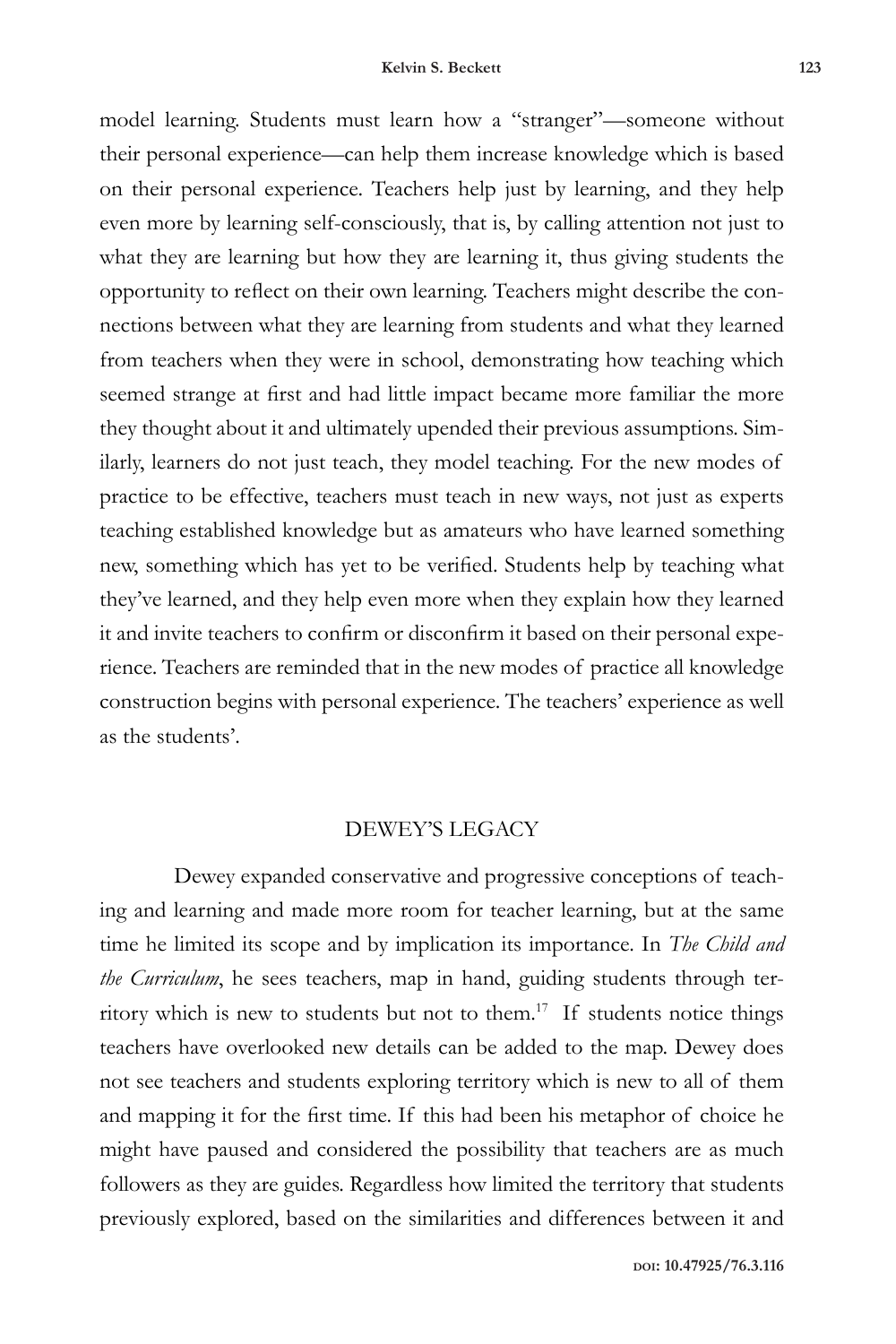#### **124 Footnotes to Dewey**

the new territory, they have an unlimited store of beliefs and assumptions they can teach; and regardless how extensive the territory that teachers previously explored, they do not have more beliefs and assumptions than students have.

In *Democracy and Education*, Dewey imagines (or perhaps remembers) an infant learning the meaning of the word "hat" when his mother says "hat" as she puts something on his head before they go outdoors.18 The example illustrates Dewey's point about the role the social medium plays in human learning: the fact that meaning is communicated from one participant to another in the context of activities they share. But is communication of meaning ever one-way? And is new meaning ever not created? To modify and update Dewey's example, a father might reflect that, when he saw his daughter smile as he put a hat on her head, and realized she wanted him to put the same smile on his face, from that day on he associated "Hat" with an activity to be enjoyed (rather than a chore to be endured); and on those occasions when his smile seemed to her (and felt to him) a bit forced, father and daughter realized that going outdoors was a joy that required some effort.

In the new education, teacher learning is not limited to learner "teaching," that is, to learners reacting without much thought as teachers deliver the curriculum. Just as babies learn through trial and error to help parents understand what they want, students learn how to help teachers understand their perspectives on the curriculum. At first, students may indicate resistance to unfamiliar knowledge by drawing attention to themselves with displays of frustration and anger; but when teachers perceive them to be disruptive and respond accordingly students learn to draw attention specifically to what they are unsure of by making a comment or asking a question at an appropriate time. It is truer to say that teachers fail to teach when they do not take the time to understand and respond to learner resistance. They may assume that students will work things out for themselves, but if that becomes their default reaction they are no longer teaching, because the intention can no longer be interpreted as trying to help others learn.

Expanding the concept of education to include and place equal emphasis on teacher learning arguably increases the chances of success by increasing the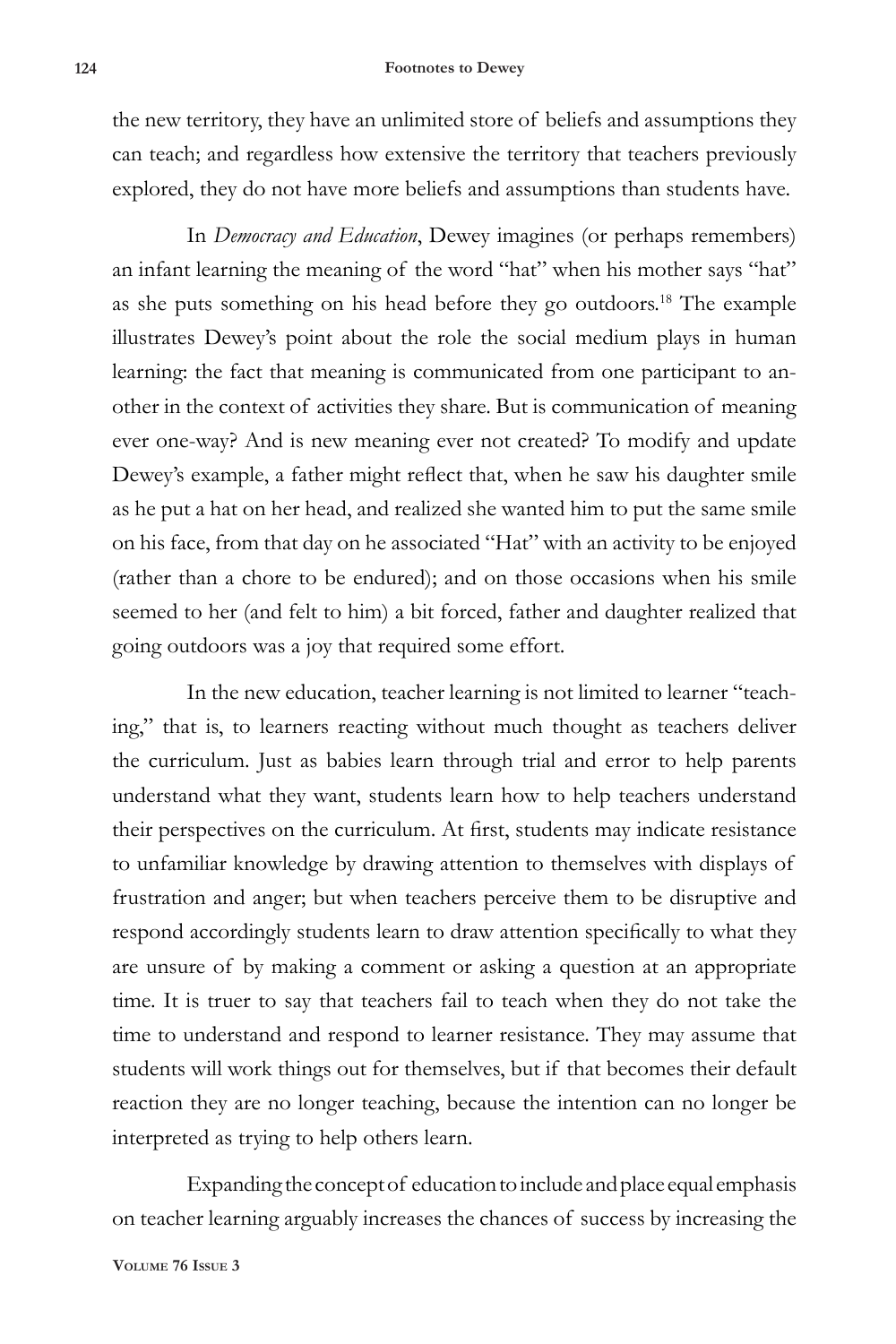ways participants contribute to educational activities. No longer solely dependent on the altruism (and professionalism) of teachers (whose role is to help students learn) and the selfishness (and emerging professionalism) of learners (Dewey's "egotistic specialists"), an avenue is opened for the selfishness in teachers and altruism in learners.19 When participants have more ways to contribute and are motivated in more ways to make contributions, educational activities will likely be more successful. Dewey conceived the University Elementary School as a "cooperative society on a small scale," a society which teachers and students created together and which they renewed each year.<sup>20</sup> At first, the school was new to everyone, including the teachers. And everyone, again including the teachers, had to keep up as it changed year-to-year. Teachers were motivated to learn what students made of the school (each day began with "group conversation"), because it was the teachers' school, too; and students were motivated to do their best for the school because the teachers (unlike most adults) listened to them.<sup>21</sup>

Expanding the concept of education will also increase the chances of success by increasing the control participants have over their teaching and learning. In conservative and progressive forms of instruction, what students learn from teachers cannot be predicted in advance. Though teachers may have good reason to believe students are ready to learn the curriculum, given all the connections students might make between it and their previous learning, what they learn might be almost anything. In Dewey's new modes of practice, teaching is just the first step. Teachers share their knowledge with students (and students teach what they learn from it). Students also share their knowledge with teachers (and teachers teach what they learn from it). Finally, teachers and students seek agreement on what the group does and does not objectively know (and on what they still need to learn and teach). When compared with conservative and progressive forms of instruction, the new modes of practice involve additional steps, giving participants additional contexts in which to understand, and thus gain greater control over, what they are teaching and learning.

# CODA

Dewey developed his philosophy of education during a period of rapid social change: American history's Progressive Era. We live in another period of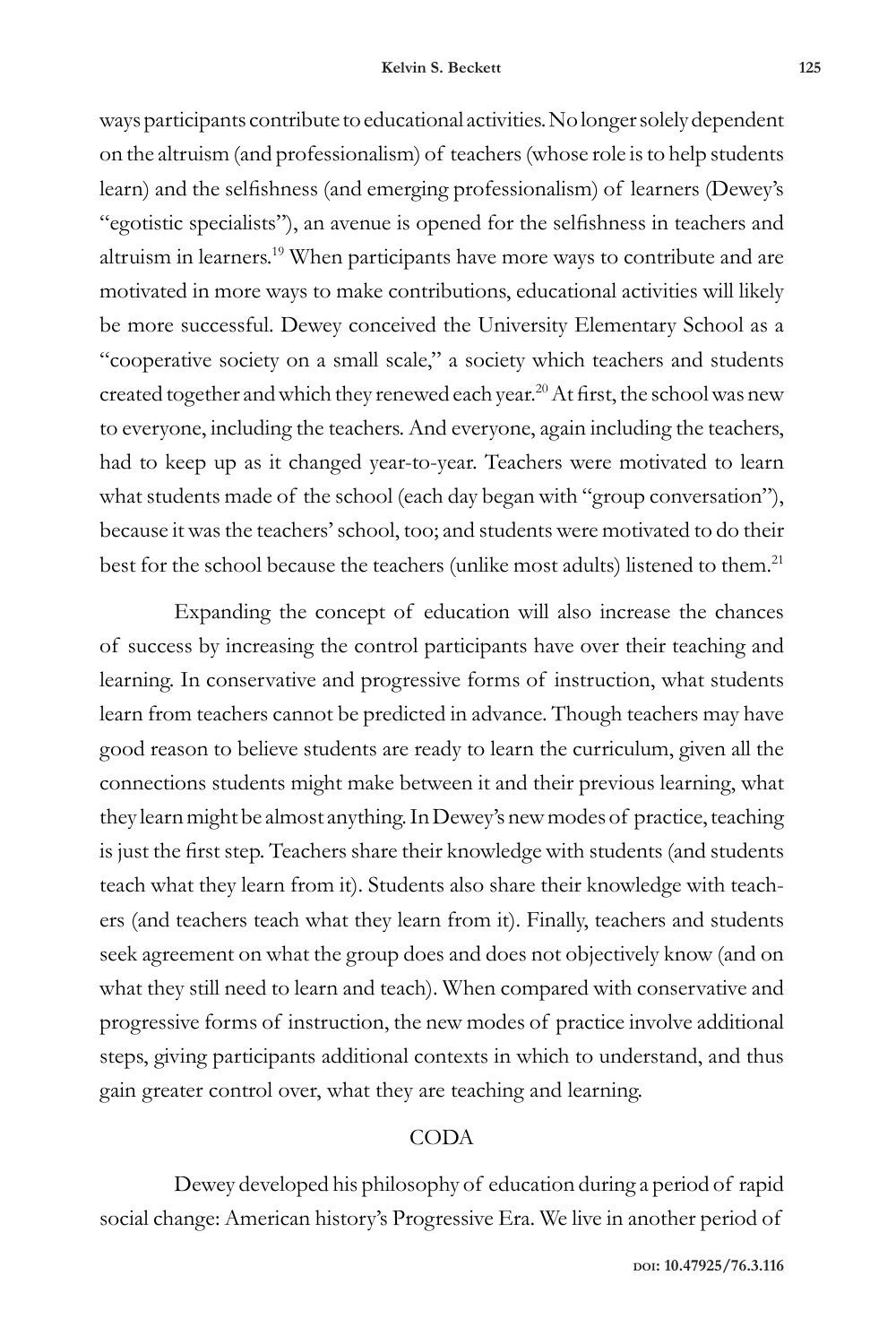rapid social change, now on a global scale. Our homes and classrooms are changing, driven largely by new technologies, with even young children having direct access to information on the internet and a seeming need to share it on social media. Online discussion boards are new forums for teaching and learning. In the U.S. and internationally, they are conceived as Communities of Inquiry (CoI) in which teachers and learners are participants in educational activities working towards a common goal. The CoI approach to online discussions was developed by a team of Canadian researchers.22 It is based on Dewey's *How We Think* and more generally on *My Pedagogic Creed.*<sup>23</sup> Participants share their knowledge and learning with the aim of creating new knowledge to meet the challenges of a new world. Given the unique perspectives students bring to discussions, their contributions *can be* as important as instructors' contributions; and because the aim of the discussions is to create a body of knowledge all participants can share, student contributions are *always* as important as instructor contributions.

CoI instructors do not just teach. They teach to learn. They assume that students are participants who have a responsibility to contribute to the discussions, the instructor's associated responsibility being to provoke original contributions from them. Instructors typically ask students to base their initial posts in part on the latest research, research the instructor may not be familiar with; but when an original contribution is only hinted at in what students write, a prompt from the instructor is needed to clarify it, the assumption being that the students became "blocked." Students are also encouraged to learn from each other by comparing what they write, and these contributions may be less well-thought-out. The instructor's associated responsibility here is to ask students to justify their posts, as their interest appears to have "flagged."

Students in CoI do not just learn, they learn in order to teach. At the beginning of online courses students are typically asked to introduce themselves by giving a brief sketch of their personal, educational and (in graduate courses) professional backgrounds. Then in the discussions, which are often based on scenarios or role plays, students are asked to base their contributions in part on their personal experience. Students may begin a course holding a conservative or progressive conception of education and limit their participa-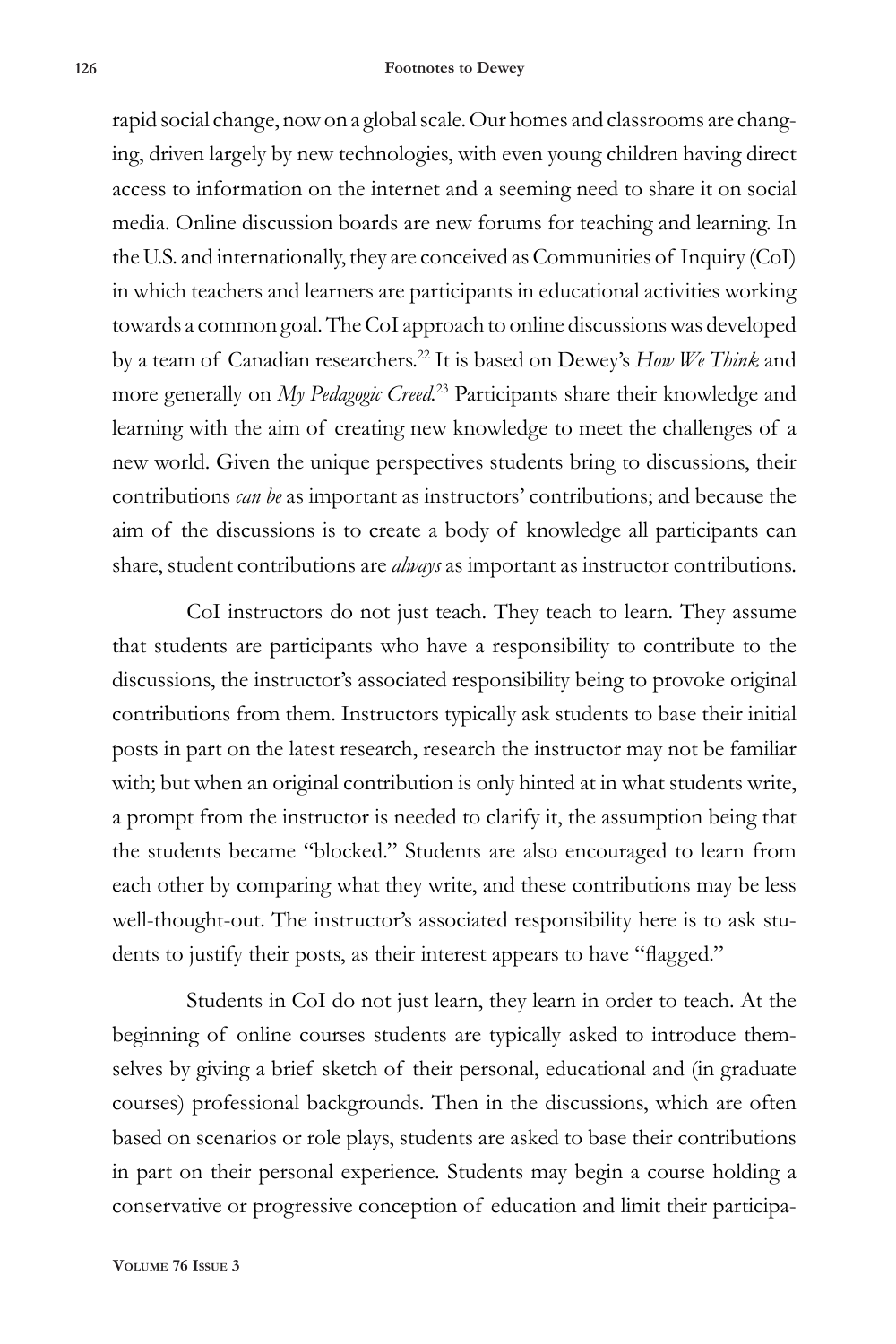tion accordingly. The aim is that by the end of the course they will have gained some experience of and appreciation for a new mode of practice based on a new order of conceptions. The course has, in effect, modelled what it aims to teach; and one measure of its success is how much students have taught instructors.

1 John Dewey, *Democracy and Education: An Introduction to the Philosophy of Education* (New York: The Free Press, 1916), 69.

2 John Dewey, *Experience and Education* (New York: Collier, 1938), 5.

3 See Kelvin S. Beckett, "R. S. Peters and the Concept of Education," *Educational Theory* 61, no. 3

(2011): 239-255; "Paulo Freire and the Concept of Education," *Educational Philosophy and Theory* 45, no. 1 (2013): 49-62; "John Dewey's Conception of Education: Finding Common Ground with R. S. Peters and Paulo Freire," *Educational Philosophy and Theory* 50, no. 4 (2018): 380-389.

4 Joseph Betz, "John Dewey and Paulo Freire," *Transactions of the Charles S. Pierce Societ*y 28, no. 1 (1992): 114.

5 John Dewey, *Democracy and Education: An Introduction to the Philosophy of Education (New York: The Free Press, 1916)*, 76.

6 Dewey, *Democracy and Education*, 9.

7 R. S. Peters, *Ethics and Education* (London: George Allen & Unwin, 1966), 53.

8 Paulo Freire, *Pedagogy of the Oppressed* (New York: Penguin, 1970/1996), 72.

9 Paulo Freire, *Cultural Action for Freedom* (Cambridge, MA: Harvard Education Review, 1970), 53.

10 Paulo Freire, *Pedagogy of the Oppressed* (New York: Penguin, 1970/1996)*,* 80.

11 John Dewey, *Democracy and Education (New York: The Free Press, 1916), 71;* See especially, Katherine C. Mayhew and Anna C. Edwards, *The Dewey School:*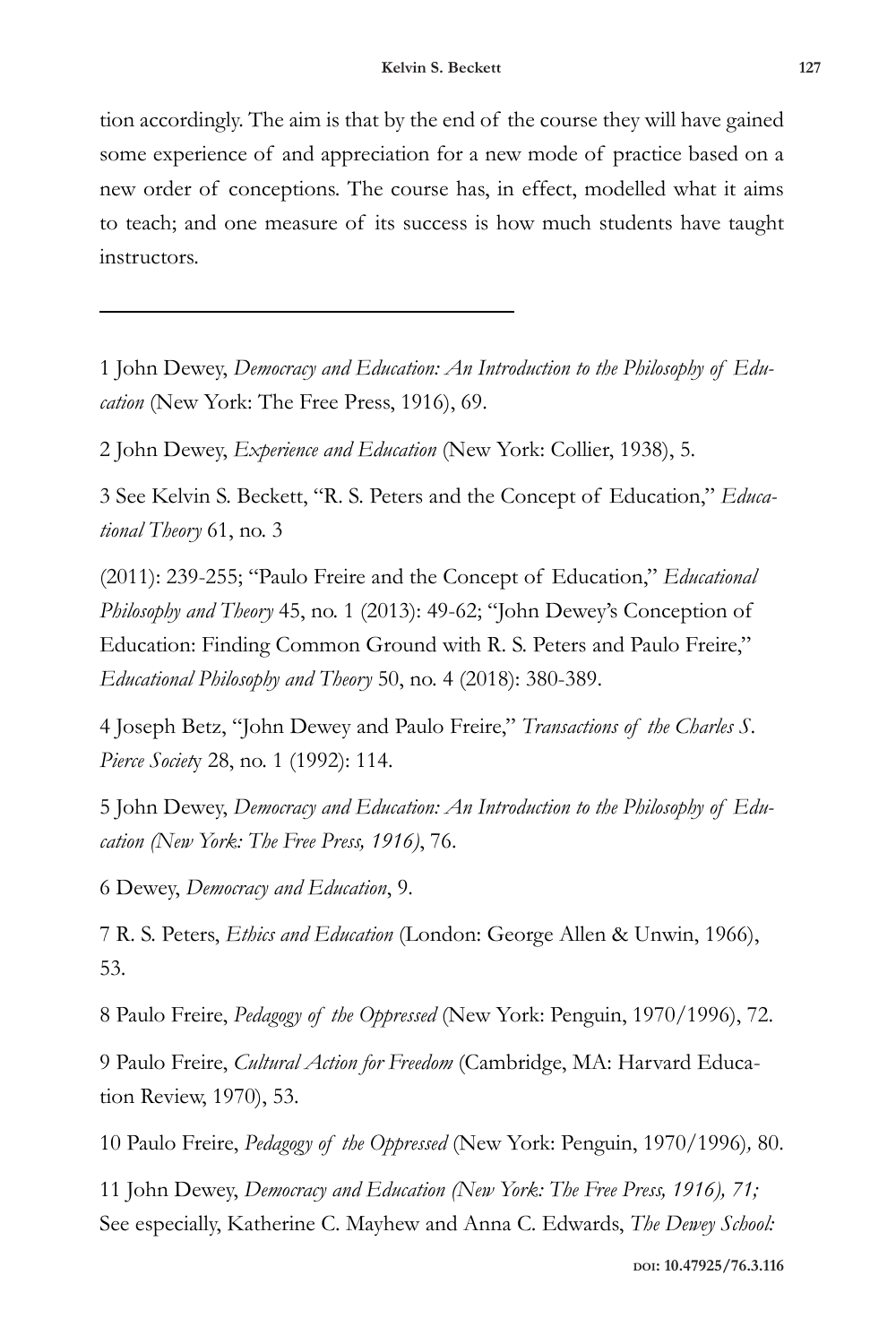*The Laboratory School of the University of Chicago, 1896–1903* (New York: Appleton-Century, 1936).

12 R.S. Peters, *Ethics and Education* (London: George Allen & Unwin, 1966), 31.

13 Paulo Freire, *Cultural Action for Freedom* (Cambridge, MA: Harvard Education Review, 1970), 53.

14 See for example Stefaan E. Cuypers and Christopher Martin, *Reading R. S. Peters Today: Analysis, Ethics, and the Aims of Education* (London: Wiley-Blackwell, 2015); Jim Garrison, Stefan Neubert, and

Kersten Reich, *Democracy and Education Reconsidered: Dewey After One Hundred Years* (New York: Routledge, 2016); Peter Roberts, *Paulo Freire in the 21st Century: Education, Dialogue, and Transformation* (New York: Routledge, 2016).

15 Katherine C. Mayhew and Anna C. Edwards, *The Dewey School: The Laboratory School of the University of Chicago, 1896–1903* (New York: Appleton-Century, 1936).

16 See Peter Mayo, *Liberating Praxis: Paulo Freire's Legacy for Radical Education and Politics* (Westport, CT: Praeger, 2004).

17 John Dewey, *The Child and the Curriculum* (Chicago: The University of Chicago Press, 1902).

18 John Dewey, *Democracy and Education: An Introduction to the Philosophy of Education* (New York: The Free Press, 1916), 15.

19 Dewey, *Democracy and Education,* 9.

20 John Dewey as quoted in Katherine C. Mayhew and Anna C. Edwards, *The Dewey School: The Laboratory School of the University of Chicago, 1896–1903*  (New York: Appleton-Century, 1936), 5.

21 The school was, by all accounts, a success, per Mayhew and Edwards, *The Dewey School*, 75; See especially, Lawrence A. Cremin, *The Transformation of the School: Progressivism in American Education, 1876-1957* (New York: Alfred A. Knopf, 1969).

**Volume 76 Issue 3**